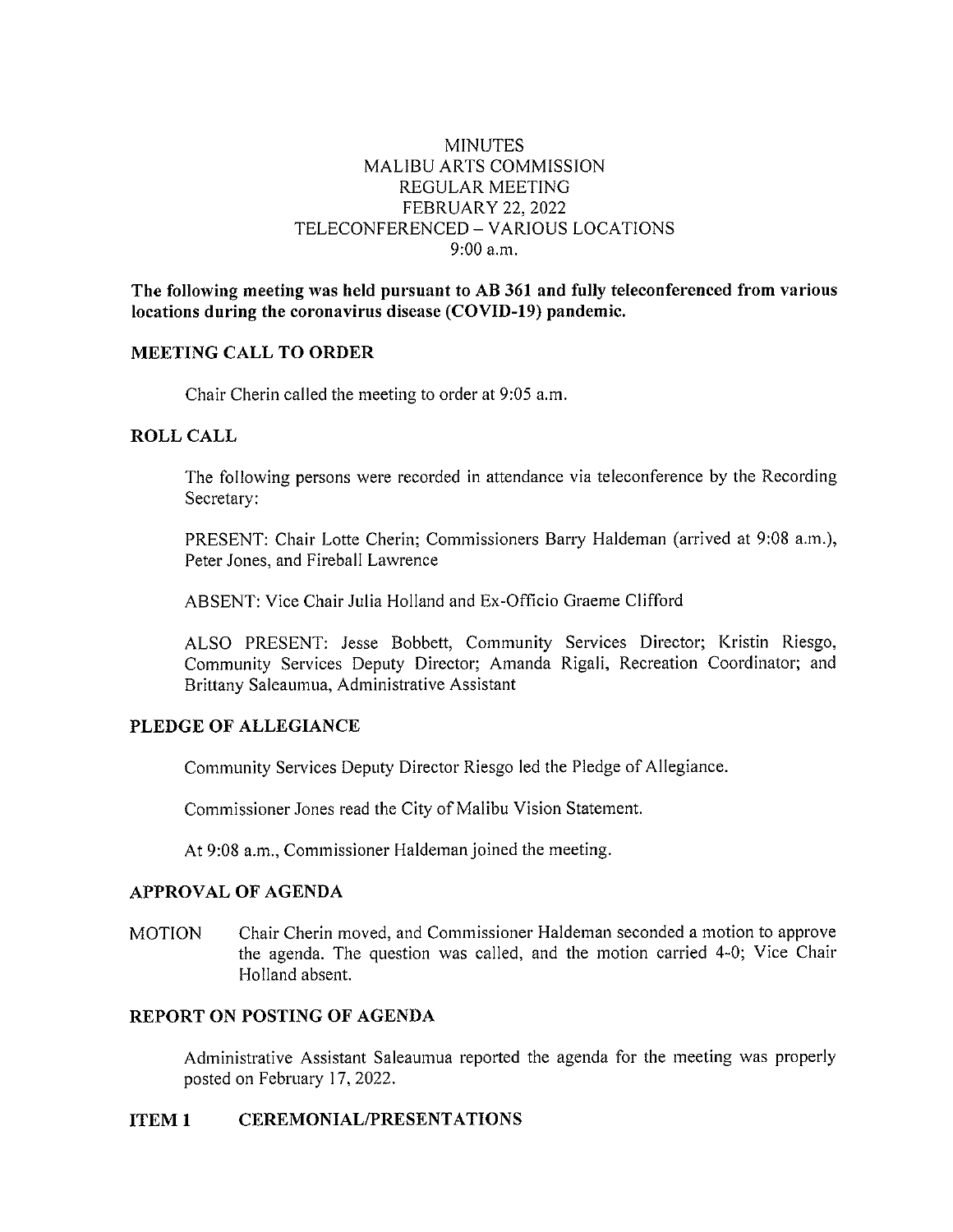#### A. Introduction of Recreation Coordinator Amanda Rigali

Community Services Director Bobbett introduced Recreation Coordinator Amanda Rigali to the Commission.

# **ITEM 2.A. PUBLIC COMMENTS**

None.

# **ITEM 2.B. COMMISSION AD HOC COMMITTEE REPORTS**

I. Arts in Education

Community Services Deputy Director Riesgo stated poetry workshops at Malibu Elementary School concluded on February 15, 2022. She stated Nicole Fisher worked with the students to create an art mural for the 2022 Poetry Summit. She also stated Richard Blanco joined the Malibu High School poetry workshop and discussed his writing process.

## 2. Malibu Public Art Exhibitions

Commissioner Lawrence stated he was working on an opportunity for the Commission to curate an art exhibition featuring Syd Mead. He stated Mr. Mead was an industrial designer who created art concepts for *Blade Runner, Aliens,* and *Star Trek.* 

## 3. Business and Community Outreach

Commissioner Haldeman stated the Chamber of Commerce would determine if their business members were interested in displaying artwork.

In response to Commissioner Lawrence, Commissioner Haldeman stated the Art in Business proposal would sensitize customers to art, generate interest for artists, and raise art awareness.

Commissioner Lawrence suggested contacting artists from past City Hall exhibitions.

Commissioner Haldeman and Jones indicated agreement with Commissioner Lawrence.

4. Social Media

Commissioner Lawrence stated he discussed social media content with staff and asked staff to tag commissioners on social media posts.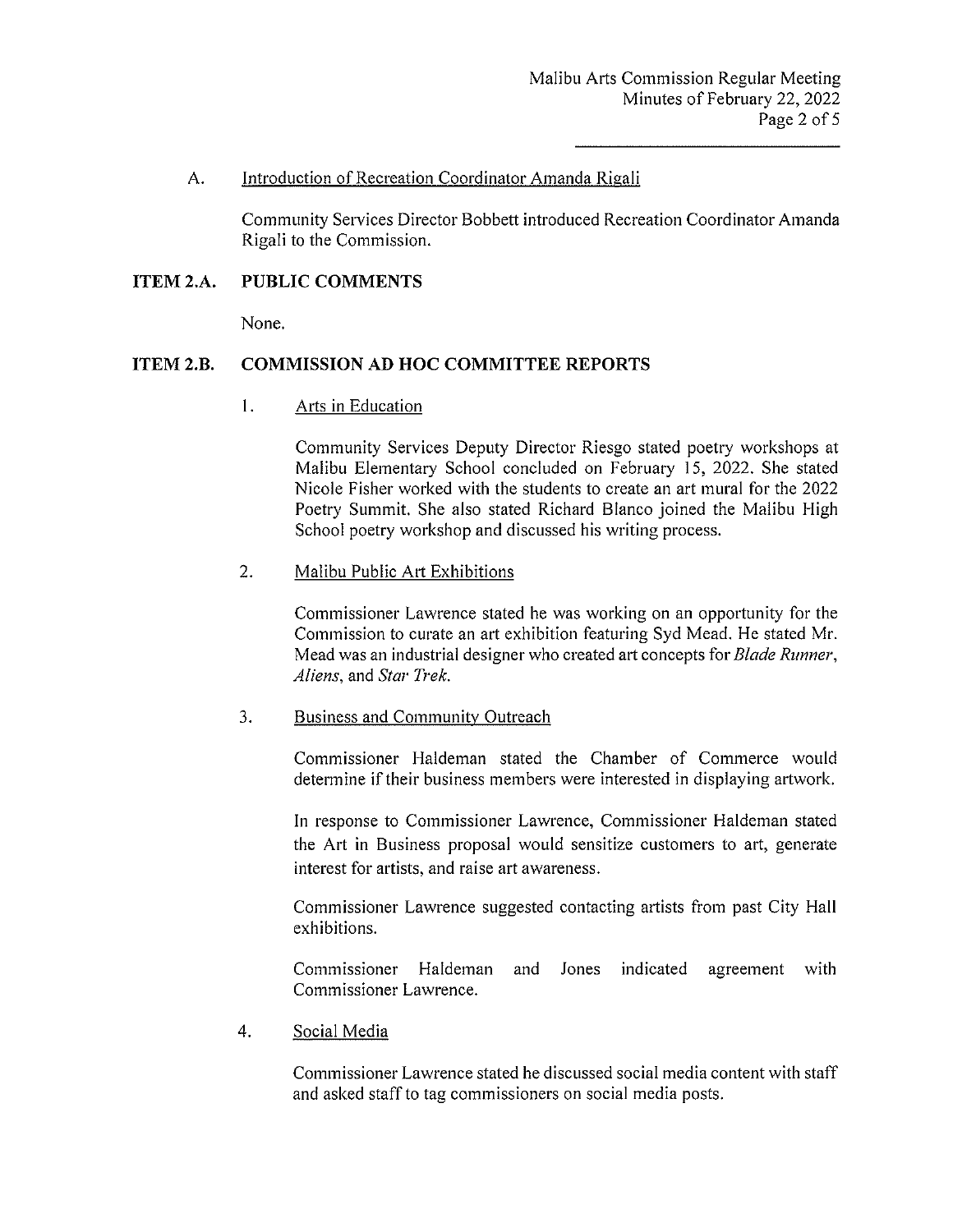Commissioner Haldeman stated Facebook posts should align with the Malibu Arts Commission website.

At 9:36 a.m., Commissioner Lawrence left the meeting.

### **ITEM3 CONSENT CALENDAR**

The Consent Calendar consisted of the following items:

- A. Previously Discussed Items None.
- B. New Items
	- 1. Approval of Minutes Recommended Action: Approve the minutes for the January 25, 2022 Malibu Arts Commission Regular Meeting.

At 9:38 a.m., Commissioner Lawrence rejoined the meeting.

The following item was pulled from the Consent Calendar for individual consideration:

1. Approval of Minutes

Recommended Action: Approve the minutes for the January 25, 2022 Malibu Arts Commission Regular meeting.

Chair Cherin clarified Commissioner Jones' request to read the City of Malibu Vision Statement after the Pledge of Allegiance at each meeting and reading the City of Malibu Mission Statement once a year.

Chair Cherin clarified language regarding Item No 4.B. to correctly state that Mr. Golitsyn received an Academy Award for three separate films, one of which was *Phantom of the Opera.* 

MOTION Commissioner Jones moved, and Chair Cherin seconded a motion to approve the January 25, 2022 Malibu Arts Commission Regular meeting minutes with Chair Cherin's revised comments under the Pledge of Allegiance stating "Commissioner Jones requested reading the City of Malibu's Vision Statement after the Pledge of Allegiance at each meeting and reading the City of Malibu's Mission Statement once a year" and under Item No. 4.B stating "Mr. Golitsyn received three Academy Awards for three separate films, one of those films was *Phantom of the Opera".*  The question was called, and the motion carried 4-0; Vice Chair Holland absent.

#### **ITEM4 OLD BUSINESS**

None.

#### **ITEM<sub>5</sub> NEW BUSINESS**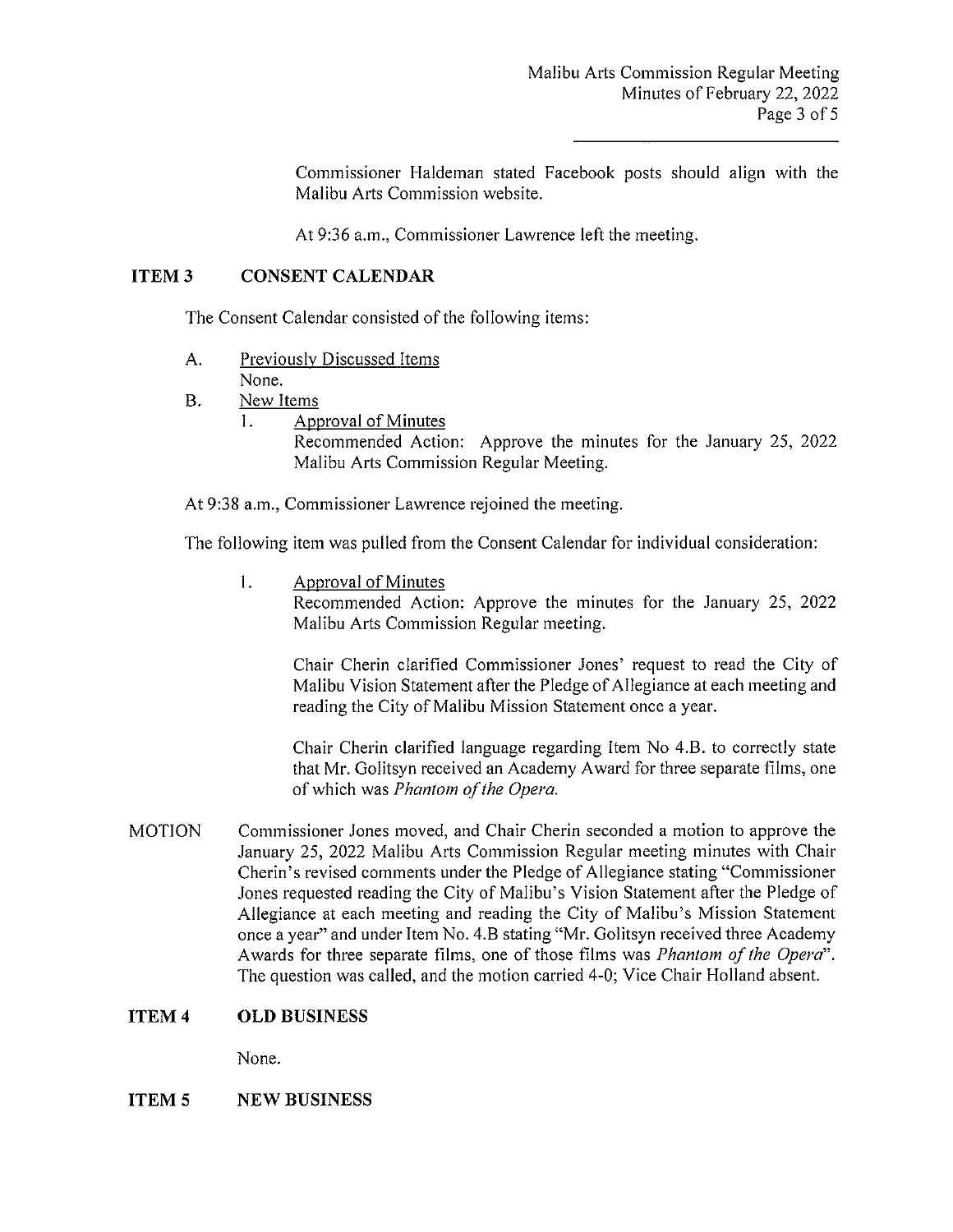A. Malibu Arts Budget

Recommended Action: 1) Review the Malibu Arts Budget for Fiscal Year 2022- 2023; and 2) Provide feedback to staff. Community Services Director Bobbett presented the report.

Chair Cherin suggested applying for internship funding through Los Angeles County Department of Arts and Culture if the City did not reinstate the Student Internship program.

In response to Commissioner Haldeman, Community Services Director Bobbett stated the Salaries and Benefits portion of the budget was based on the estimated amount of time related to arts programs and events for each staff member. He stated the Operating and Maintenance budget section was related to program contractor, advertising, and operating expenses and could not exceed the budgeted amount.

Chair Cherin stated she would provide staff with expenses for the Atis Consultant and Artist in Residence program for the Fiscal Year 2022-2023 and requested the Malibu Arts Budget be added to the March 22, 2022 Regular meeting agenda.

In response to Commissioner Jones, Community Services Deputy Director Riesgo stated funding for poetry stones was included in the proposed Fiscal Year 2022- 2023 budget for former Poet Laureate John Struloeff and current Poet Laureate Ann Buxie.

Commissioner Haldeman stated he would work with Commissioner Lawrence to determine the cost for a publicist by the March 22, 2022 Regular meeting.

B. Malibu Performing Arts Center Recommended Action: Discuss ideas for a performing arts center in Malibu.

Commissioner Lawrence suggested Commissioners identify their vision for the performing arts center and email a shoti statement to staff.

Commissioner Haldeman requested a special meeting to discuss the performing arts center.

Chair Cherin suggested meeting at 4:30 p.m. on March 10, 2022.

CONSENSUS By Consensus, the Commission agreed to hold a Special meeting at 4:30 p.m. on March 10, 2022 to discuss the performing arts center.

C. Malibu Mermaid Sculpture Donation Recommended Action: At the request of Commissioner Lawrence, review the proposed donation of the *Malibu Mermaid* sculpture.